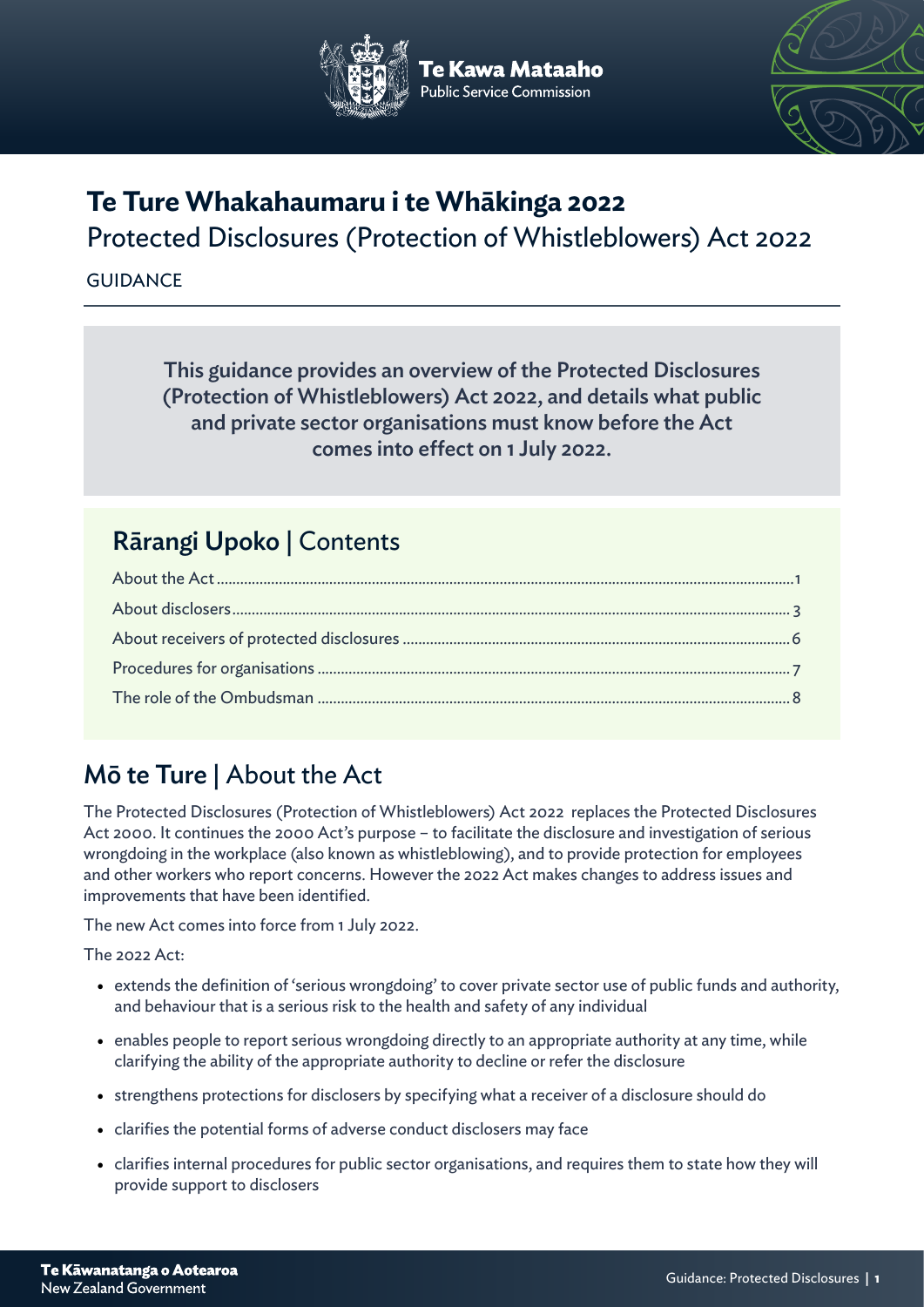## *He aha te whākinga e whakahaumarutia ana?*

#### *What is a protected disclosure?*

A disclosure of information is protected if the discloser:

- believes on reasonable grounds that there is, or has been, serious wrongdoing in or by the discloser's organisation, and
- discloses information about that in accordance with the Act, and
- does not disclose it in bad faith.

*Section 9 of the Act*

#### *He aha te takahanga nui?*

#### *What is serious wrongdoing?*

Serious wrongdoing has a particular meaning under the Act. It does not apply to all possible wrongdoing that a person might see and think about reporting.

Serious wrongdoing includes an act, omission or course of conduct that is:

| <b>Type of serious wrongdoing</b>                                                                                                                                                                                                                              | Does it apply<br>to the public<br>sector? | Does it apply<br>to the private<br>sector?                                      |
|----------------------------------------------------------------------------------------------------------------------------------------------------------------------------------------------------------------------------------------------------------------|-------------------------------------------|---------------------------------------------------------------------------------|
| An offence                                                                                                                                                                                                                                                     | Yes                                       | Yes                                                                             |
| A serious risk to public health, or public safety, or the<br>health or safety of any individual, or to the environment                                                                                                                                         | Yes                                       | Yes                                                                             |
| A serious risk to the maintenance of the law including<br>the prevention, investigation and detection of offences<br>or the right to a fair trial                                                                                                              | Yes                                       | Yes                                                                             |
| An unlawful, corrupt or irregular use of public funds or<br>public resources                                                                                                                                                                                   | Yes                                       | Yes, but does not<br>include the use<br>of private sector<br>funds or resources |
| Oppressive, unlawfully discriminatory, or grossly<br>negligent or that is gross mismanagement by a public<br>sector employee or a person performing a function or<br>duty or exercising a power on behalf of a public sector<br>organisation or the Government | Yes                                       | Yes, but does not<br>include the use<br>of private sector<br>powers             |

*Section 10 of the Act*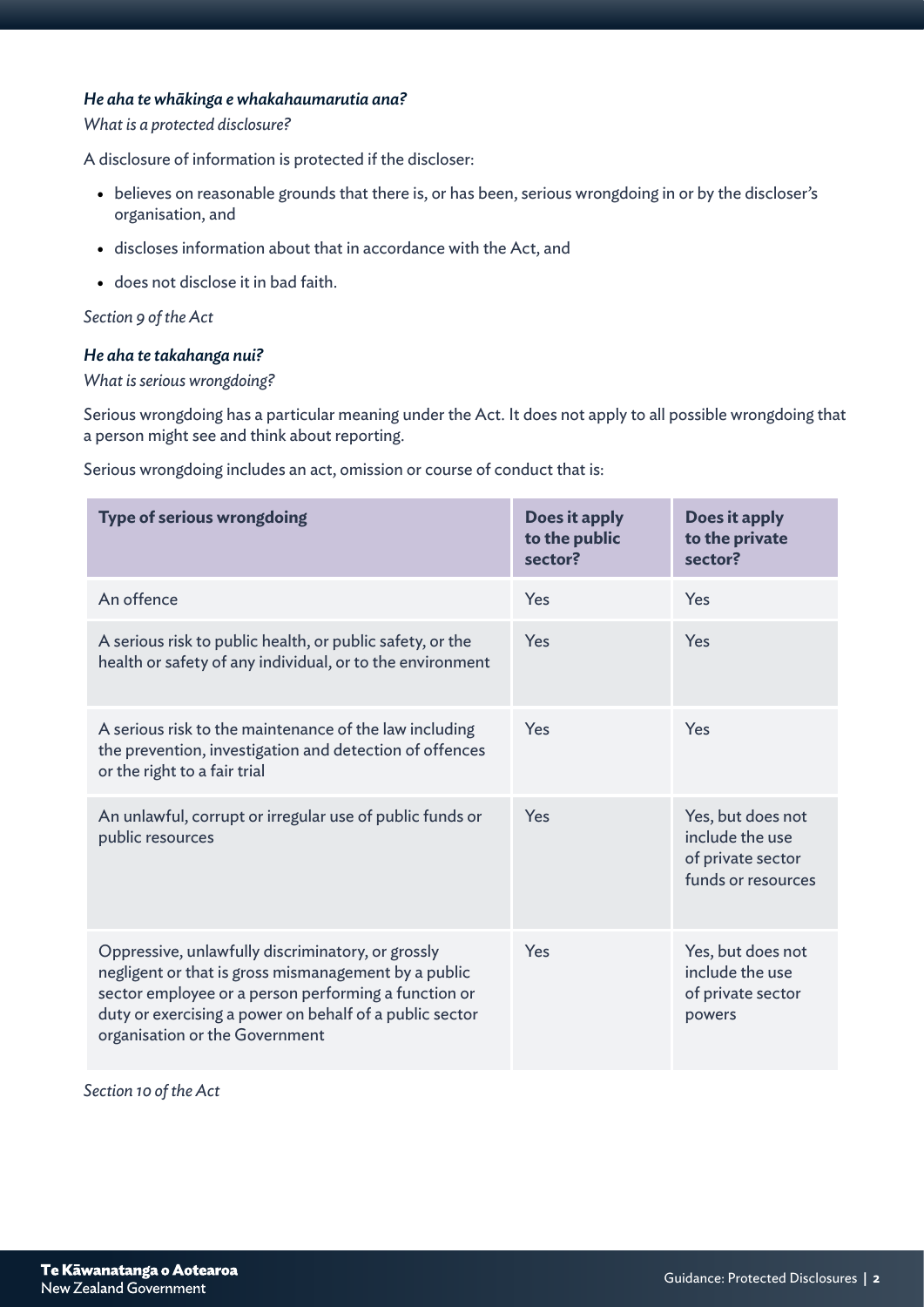## *Ehara te aha i te takahanga nui? Me pēhea tā te tangata pūrongo i ngā mea ehara i te takahanga nui?*

### *What is not serious wrongdoing? How does a person report things that do not qualify as serious wrongdoing?*

Things like dissatisfaction with the leadership of an organisation, or more minor misconduct matters, may not amount to serious wrongdoing and therefore may not be covered by the Act. And the Act does not cover employment issues that are more properly covered by the Employment Relations Act 2000.

If a person is unsure about whether the information they want to disclose relates to serious wrongdoing, they can contact the Ombudsman for advice. Potential disclosers can also look at their organisation's policies about handling other staff complaints.

## Mō ngā kaiwhāki | About disclosers

## *Ko wai tētahi kaiwhāki?*

#### *Who is a discloser?*

A discloser, in relation to an organisation, means an individual who is (or was formerly):

- an employee
- a homeworker within the meaning given in section 5 of the Employment Relations Act 2000
- a secondee to the organisation
- engaged or contracted under a contract for services to do work for the organisation
- concerned in the management of the organisation (including, for example, a person who is or was a member of the board or governing body of the organisation)
- a member of the Armed Forces (in relation to the New Zealand Defence Force)
- a volunteer working for the organisation without reward or expectation of reward for that work.

#### *Section 8 of the Act*

## *Ka pūrongo te kaiwhāki i te takahanga nui ki a wai?*

*Who does a discloser report serious wrongdoing to?*

A discloser may make a protected disclosure to their organisation or to an appropriate authority.

A disclosure made to the discloser's organisation should be in accordance with any internal procedures, or to the head or deputy head of the organisation.

A discloser may make a disclosure to an appropriate authority at any time. An appropriate authority is a trusted external party who can be approached if a discloser is not confident about making the disclosure within their own organisation. An appropriate authority includes:

- the head of any public sector organisation
- any officer of Parliament (an Ombudsman, the Controller and Auditor-General or the Parliamentary Commissioner for the Environment)
- (as examples), the persons or bodies listed in Schedule 2 of the Act
- the membership body of a particular profession, trade, or calling with the power to discipline its members.

An appropriate authority does not include a Minister or Member of Parliament.

A discloser may also make the disclosure to another person, as long as they do so on a confidential basis and for the purposes of seeking advice about how to make a protected disclosure in accordance with the Act.

Disclosures to the media are not protected under the Act (journalists' protection of their sources is covered by other legislation).

*Sections 11 and 25 of the Act*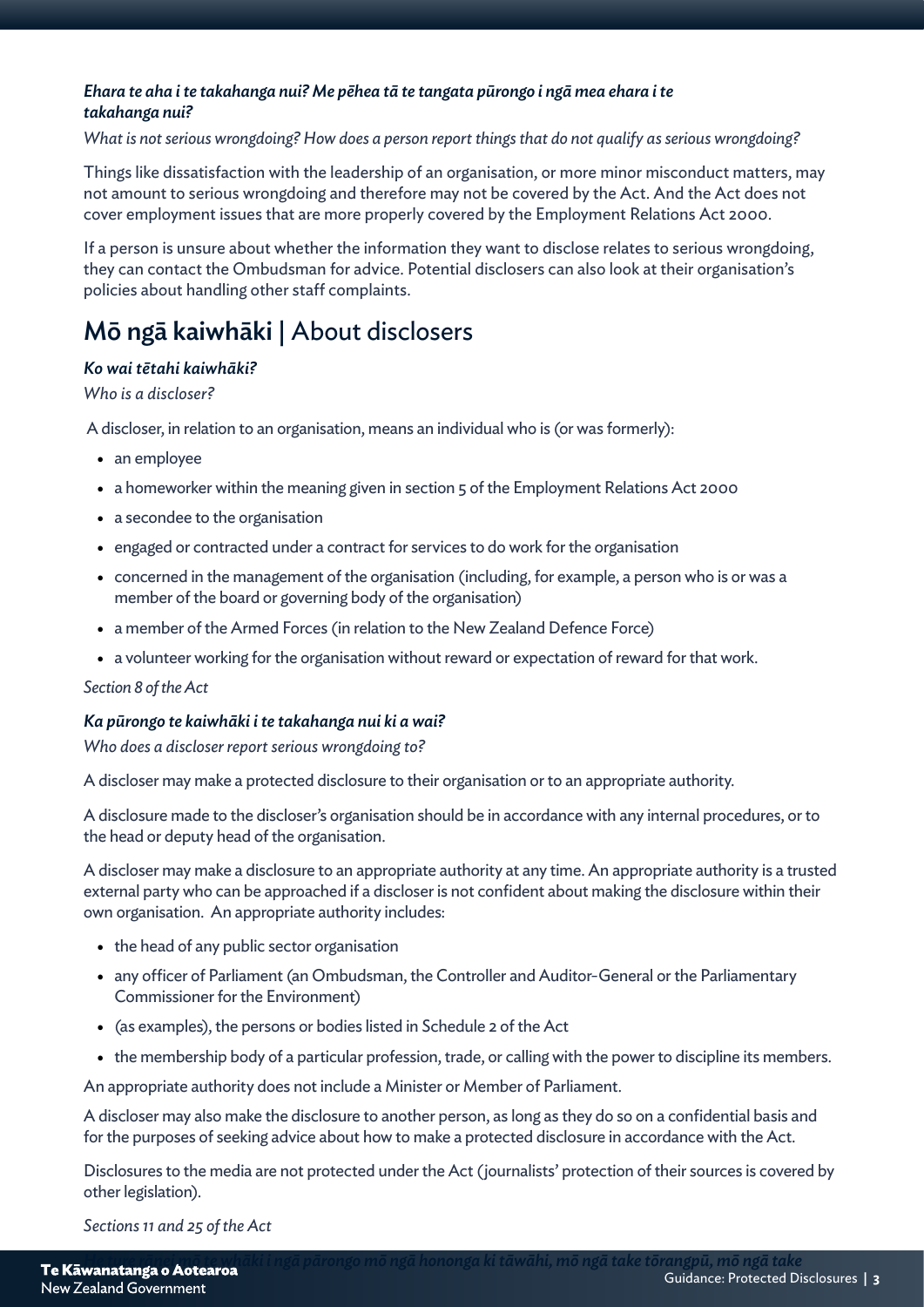## *He ture rānei mō te whāki i ngā pārongo mō ngā hononga ki tāwāhi, mō ngā take tōrangpū, mō ngā take whakahaumaru rānei ki te manatū e tika ana?*

*Are there rules for disclosing international relations and intelligence and security information to an appropriate authority?*

The Ombudsman is the only appropriate authority who can receive a protected disclosure that includes international relations information (defined in section 4 of the Act).

The Inspector-General of Intelligence and Security is the only appropriate authority who can receive a protected disclosure that includes intelligence and security information (defined in section 4 of the Act).

There are further provisions in the Act about disclosing these types of information.

*Sections 25, 27 and 28 of the Act (with references also in sections 14, 16, 17, 30, 32 and 33).*

#### *Āhea whakahaumarutia ai te tangata e pūrongo ana i te takahanga nui?*

*When is the person reporting serious wrongdoing protected?*

A discloser is entitled to protection for a disclosure made in accordance with an organisation's internal procedures, to the head or deputy head of the organisation, or to an appropriate authority. A discloser is entitled to protection even if:

- they are mistaken and there is no serious wrongdoing, or
- they do not refer to the name of the Act when making the disclosure, or
- they technically fail to comply with some of the Act's requirements (as long as they have substantially complied with the Act), or
- they also make the disclosure to another person (as long as they do so on a confidential basis, to seek advice about whether or how to make a protected disclosure).

Another discloser who discloses further information in support of a disclosure is also entitled to protection if they do not disclose in bad faith and they disclose to their organisation or to an appropriate authority in accordance with the Act.

The Act cannot be contracted out of so its rights and protections apply even if the discloser has agreed, for example, in an employment agreement, confidential settlement or non-disclosure agreement that the information cannot be disclosed.

A disclosure is not protected if:

- the discloser knows the allegations are false
- the discloser acts in bad faith
- the information being disclosed is protected by legal professional privilege.

*Sections 9, 11, 12, 24 and 39 of the Act*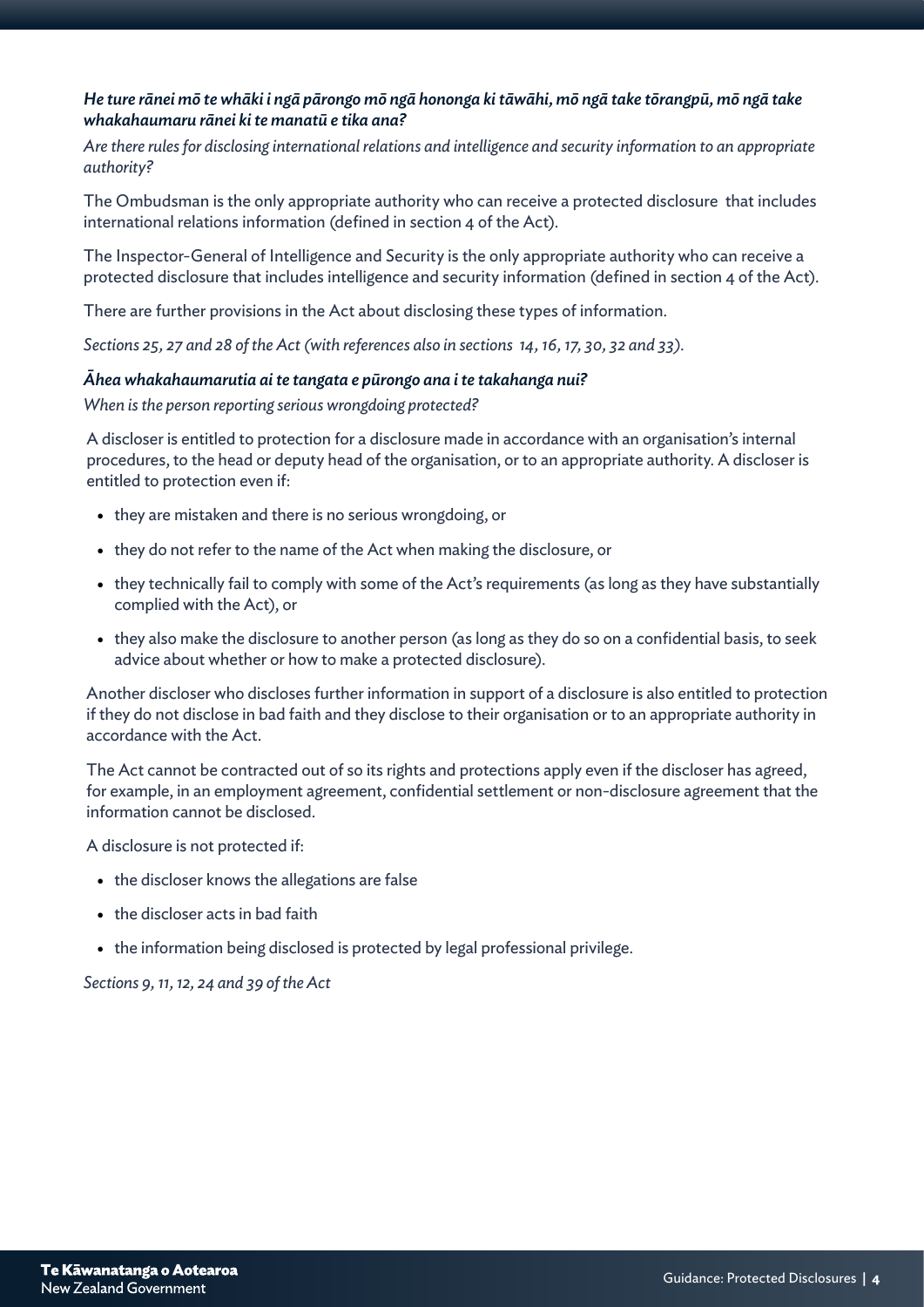## *He aha te āhua o te whakahaumaru i te tangata e pūrongo ana i te takahanga nui?*

#### *What protections are there for the person reporting serious wrongdoing?*

The protections a discloser is entitled to are: confidentiality, not retaliated against or treated less favourably, and immunity from civil, criminal and disciplinary proceedings.

#### **Confidentiality**

Receivers of a protected disclosure must use their best endeavours to keep confidential information that might identify the discloser.

The exceptions are if the discloser consents to the release of the identifying information, or if there are reasonable grounds to believe that the release of the identifying information is essential:

- for the effective investigation of the disclosure; or
- to prevent a serious risk to public health, public safety, the health and safety of any individual, or the environment; or
- to comply with the principles of natural justice, or
- to an investigation by a law enforcement or regulatory agency for the purposes of law enforcement.

The Act provides that disclosers must be consulted in these cases (if practicable in respect of serious risk to public health, public safety, the health and safety of any individual, or the environment; or to an investigation by a law enforcement or regulatory agency for the purposes of law enforcement).

The Ombudsman can provide advice to disclosers considering making an anonymous disclosure.

The release of information that might identify a discloser in breach of these provisions means a complaint may be made under the Privacy Act 2020 for interference with privacy. And as a result, the Privacy Commissioner may undertake an investigation.

A receiver must refuse a request for information if that information might identify the discloser of a protected disclosure - under the [Official Information Act 1982](https://www.legislation.govt.nz/act/public/1982/0156/latest/DLM64785.html), or the Local Government Official [Information and Meetings Act 1987.](https://www.legislation.govt.nz/act/public/1987/0174/latest/DLM122242.html)

#### **Obligations not to retaliate or treat less favourably**

An employer must not retaliate or threaten to retaliate against an employee because the employee intends to make or has made a protected disclosure. If this occurs the employee has a personal grievance under the Employment Relations Act 2000. Retaliate means to dismiss the employee, treat the employee less favourably than other similar employees, or subject them to any detriment or disadvantage.

A discloser, or someone who supports the discloser, who is treated less favourably than others in the same or similar circumstances may be able access the anti-victimisation protections in the Human Rights Act 1993. This applies to all types of discloser, including persons not covered by the Employment Relations Act.

#### **Immunity from civil, criminal and disciplinary proceedings**

Neither a discloser who makes a protected disclosure, nor a receiver who refers the disclosure, under the Act is liable to any civil, criminal or disciplinary proceeding because of making or referring the disclosure. This applies even if there is a prohibition or restriction on disclosing the information such as in any contract, agreement, procedure or practice (except where the information is covered by legal professional privilege).

These protections only apply to making the disclosure. Action can still be taken against a discloser if they were involved in the wrongdoing.

*Sections 17-24 of the Act*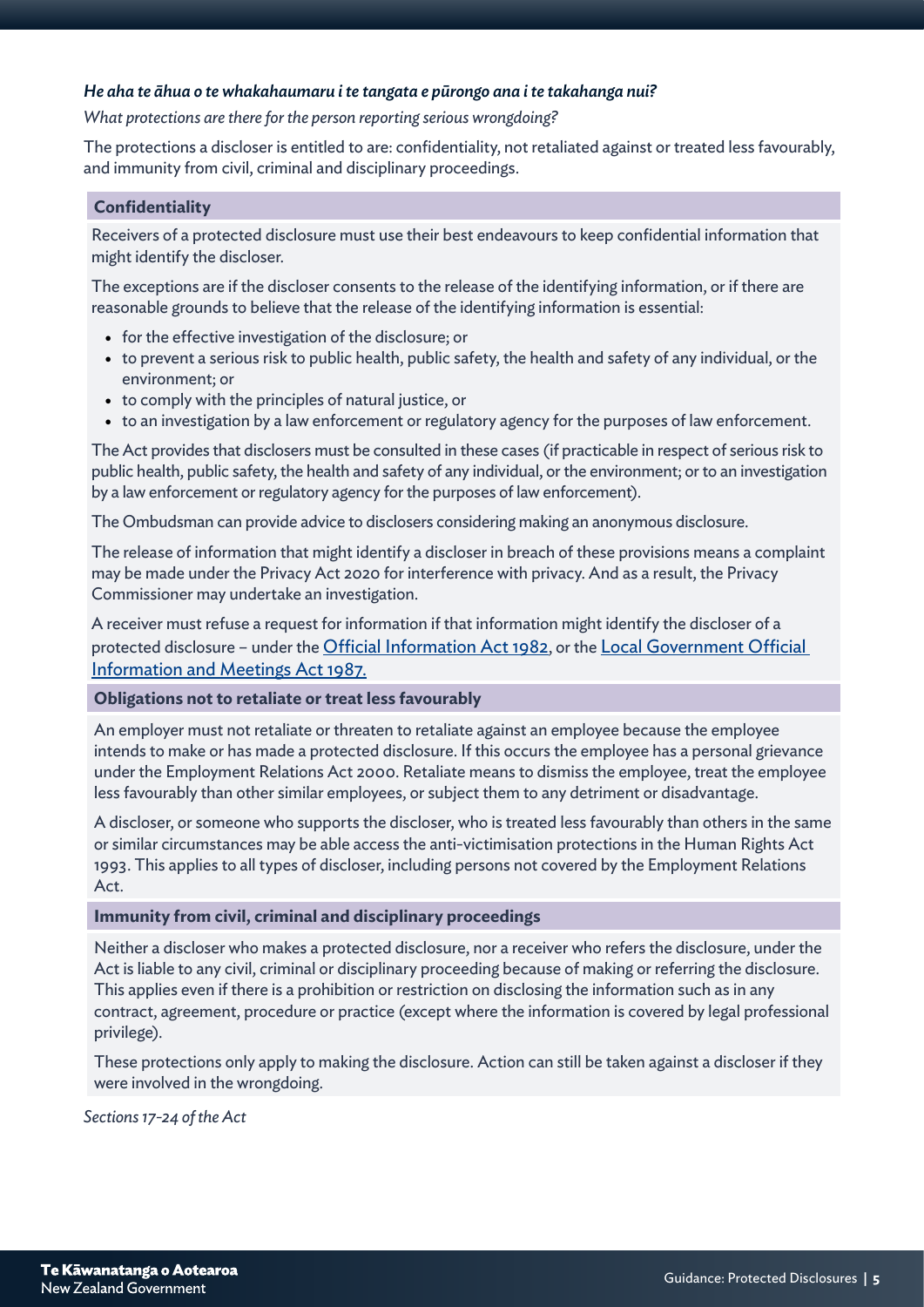# Mō ngā kaiwhiwhi i ngā whākinga e whakahaumarutia ana | About receivers of protected disclosures

## **A receiver of a protected disclosure can be**

the organisation concerned, or an appropriate authority.

## *Ka aha te kaiwhiwhi i tētahi whākinga e whakahaumarutia ana?*

*What does the receiver of a protected disclosure do?*

Within 20 working days of receiving a protected disclosure, the receiver should:

- acknowledge to the discloser the receipt of the disclosure
- consider the disclosure and whether it warrants investigation
- check with the discloser whether the disclosure has been made elsewhere (and any outcome)
- deal with the matter by doing one or more of the following:
	- » investigating the disclosure
	- » addressing any serious wrongdoing by acting or recommending action
	- » referring the disclosure (see below)
	- » deciding that no action is required, and
- inform the discloser (with reasons) about what the receiver has done or is doing to deal with the matter.

However, when it is impracticable to complete these actions within 20 working days, the receiver should undertake the first three steps and inform the discloser how long the receiver expects to take to deal with the matter. The receiver should then keep the discloser updated about progress.

#### *Section 13 of the Act*

#### *Ka pēhea mēnā te kaiwhiwhi ka whakatau me waiho te take?*

#### *What if the receiver decides no action is required?*

A receiver must inform the discloser, with reasons, if the receiver decides no action is required on the disclosure. Reasons may include that the requirements of the Act in relation to disclosers and disclosures are not met, that the length of time since the alleged wrongdoing makes an investigation impractical or undesirable, or that the matter is better addressed by other means.

#### *Section 15 of the Act*

## *Ka pēhea mēnā ka tuku atu te kaiwhiwhi i te whākinga?*

#### *What if the receiver refers the disclosure?*

The receiver that is the organisation concerned may refer the disclosure to an appropriate authority. The receiver that is an appropriate authority may refer the disclosure to the organisation concerned or another appropriate authority. Before referring a protected disclosure, the receiver must consult the discloser and the intended recipient of the referral.

*Section 16 of the Act*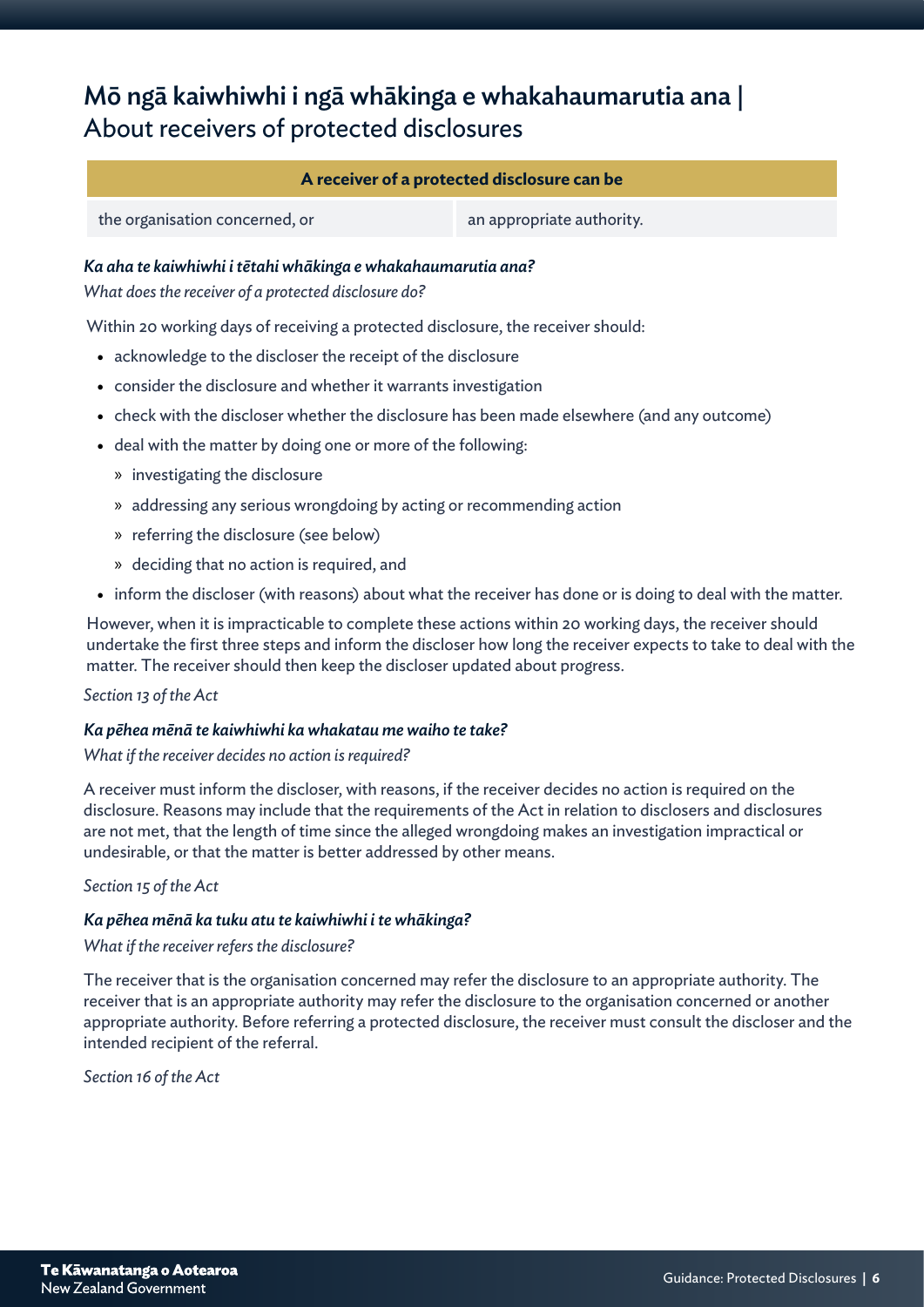## *He aha ngā mea ka taea e te kaiwhāki mēnā ki ōna whakaaro kāore i te tirohia te whākinga?*

#### *What can a discloser do if they believe their disclosure is not being addressed?*

A discloser could believe on reasonable grounds that the receiver of a protected disclosure has not acted as it should, or has not dealt with the matter, to address the serious wrongdoing. In this case the discloser may make the disclosure to:

- an appropriate authority, including an Ombudsman (which the discloser can do at any time)
- a Minister
- the Speaker (if the disclosure relates to serious wrongdoing in or by the office of an officer of Parliament, the office of the Clerk of the House of Representatives, or the Parliamentary Service).

Special rules apply to escalating disclosures that involve international relations information or intelligence and security information, to ensure the security of that information.

*Sections 11 and 14 of the Act*

## Ngā tukanga mā ngā whakahaere | Procedures for organisations

#### *He aha ngā tukanga me whai e ngā whakahaere katoa o te rāngai tūmatanui mō ngā whākinga e whakahaumarutia ana?*

*What procedures must all public sector organisations have for protected disclosures?*

Every public sector organisation must have appropriate internal procedures, which must:

- comply with the principles of natural justice
- set out a process for what the organisation will do as the receiver of a protected disclosure
- identify who in the organisation a protected disclosure of serious wrongdoing in or by that organisation may be made to
- include reference to the requirement to not retaliate, or threaten to retaliate, against the discloser or treat them less favourably than others
- describe the circumstances when it might be referred on
- describe how the organisation will provide practical assistance and advice to disclosers
- describe how the organisation will meet the duty of confidentiality.

The organisation must publish widely (and republish at regular intervals) information about the existence of the internal procedures, and adequate information on how to use the procedures.

All public sector organisations were required by the Protected Disclosures Act 2000 to have internal procedures. The 2022 Act includes additional requirements such as enhanced procedures for the organisation as a receiver of a protected disclosure, referencing for disclosers the protections available under the Act and how the organisation will provide practical assistance to disclosers.

As a result all public sector organisations will need to review and update their procedures for the implementation of the new Act.

*Section 29 of the Act*